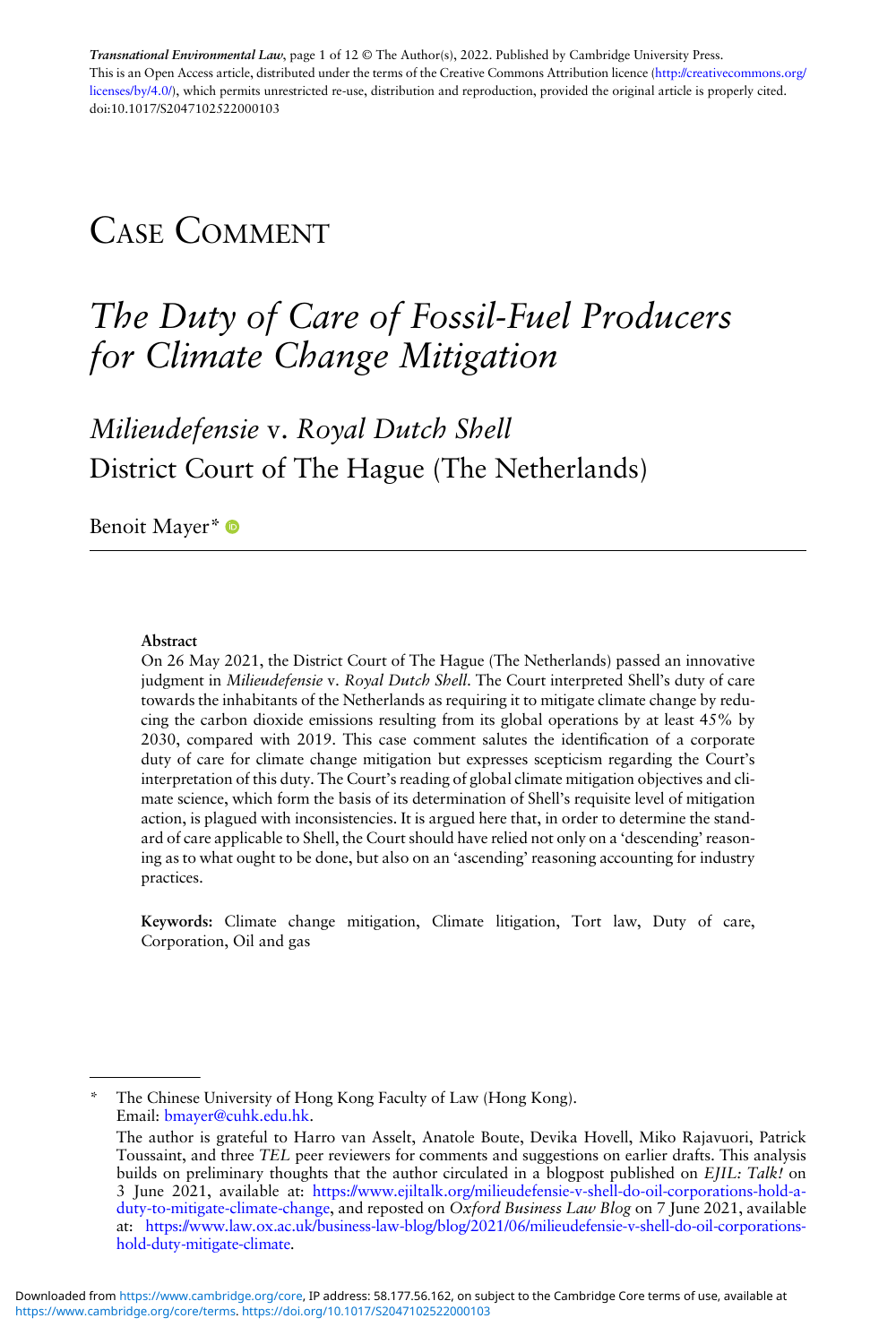#### 1. INTRODUCTION

The judgment of 26 May 2021 of the District Court of The Hague (The Netherlands) in Milieudefensie v. Royal Dutch Shell recognized an obligation on the part of Royal Dutch Shell (Shell) to mitigate climate change. In the application of this obligation, Shell was ordered to reduce all carbon dioxide  $(CO<sub>2</sub>)$  emissions resulting from its global operations – including those from the combustion of the oil-and-gas products it supplies to customers – by 45% by 2030, compared with  $2019$ .<sup>1</sup> This is the first time that a court has imposed such a broad mitigation obligation on a corporation. It is also one of the first occasions on which tort law has successfully been invoked in litigation on climate change mitigation.<sup>2</sup> The District Court declared the judgment to be provisionally enforceable,<sup>3</sup> even though Shell has (unsurprisingly) indicated its intention to appeal.<sup>4</sup> The judgment is likely to have an impact on ongoing litigation against various oil-and-gas and public utility corporations in the Netherlands and elsewhere.<sup>5</sup>

This case comment presents a critical perspective on the judgment. It salutes the recognition of a corporate duty of care for climate change mitigation, but it also expresses scepticism regarding the Court's interpretation of this duty. As a result of several inconsistencies in its reasoning, the District Court fails to justify Shell's requisite level of mitigation action in any coherent manner. In particular, the Court relies on the doubtful assumption that Shell's requisite level of mitigation action can be directly inferred from global mitigation objectives and climate science, in isolation from more empirical considerations. The comment concludes that the District Court should have considered not only these global objectives, but also the practice of other companies involved in the same sector, to determine what Shell can *realistically* be expected to do with regard to climate change mitigation.

Section [2](#page-2-0) provides an overview of relevant procedural aspects of the case. Section [3](#page-3-0) notes the identification of Shell's duty of care for climate change mitigation under Dutch law. Section [4](#page-5-0) reveals four major inconsistencies in the Court's interpretation of this mitigation duty as requiring Shell to achieve a specified mitigation outcome. Section [5](#page-8-0) outlines an alternative judicial methodology to interpret a company's climate mitigation duty. Section [6](#page-11-0) concludes.

<sup>&</sup>lt;sup>1</sup> Milieudefensie v. Royal Dutch Shell, District Court of the Hague (DC), 26 May 2021, ECLI:NL: RBDHA:2021:5337 (Milieudefensie), English translation ECLI:NL:RBDHA:2021:5339 available at: <https://uitspraken.rechtspraak.nl/inziendocument?id=ECLI:NL:RBDHA:2021:5339>.

<sup>&</sup>lt;sup>2</sup> See Sharma v. Minister for the Environment [2021] FCA 560 (on appeal); Klimaatzaak v. Belgium, Case 2015/4585/A (French-Speaking Tribunal of First Instance of Brussels, 17 June 2021), English translation available at: <https://perma.cc/68ZJ-2F96>. See also Smith v. Fonterra Co-operative Group Ltd [2020] NZHC 419, but see the appeal decision in Smith v. Fonterra [2021] NZCA 552. Several other cases are currently pending before courts, in particular in the United States (US); see generally Climate Change Litigation Databases, available at: <http://climatecasechart.com/climate-change-litigation>.

<sup>3</sup> Milieudefensie, n. 1 above, para. 5.8.

<sup>4</sup> J. Ambrose, 'Oil Giant Shell Set to Appeal against Ruling on Carbon Emissions', The Guardian, 20 July 2021, available at: [https://www.theguardian.com/environment/2021/jul/20/oil-giant-shell-set-to-appeal](https://www.theguardian.com/environment/2021/jul/20/oil-giant-shell-set-to-appeal-ruling-on-carbon-emissions)[ruling-on-carbon-emissions.](https://www.theguardian.com/environment/2021/jul/20/oil-giant-shell-set-to-appeal-ruling-on-carbon-emissions)

<sup>5</sup> See, in particular, T.J. Nanterre, 11 Feb. 2021, RG20/00915, Notre Affaire à Tous v. Total (decision on jurisdiction); and generally Climate Change Litigation Databases, n. 2 above.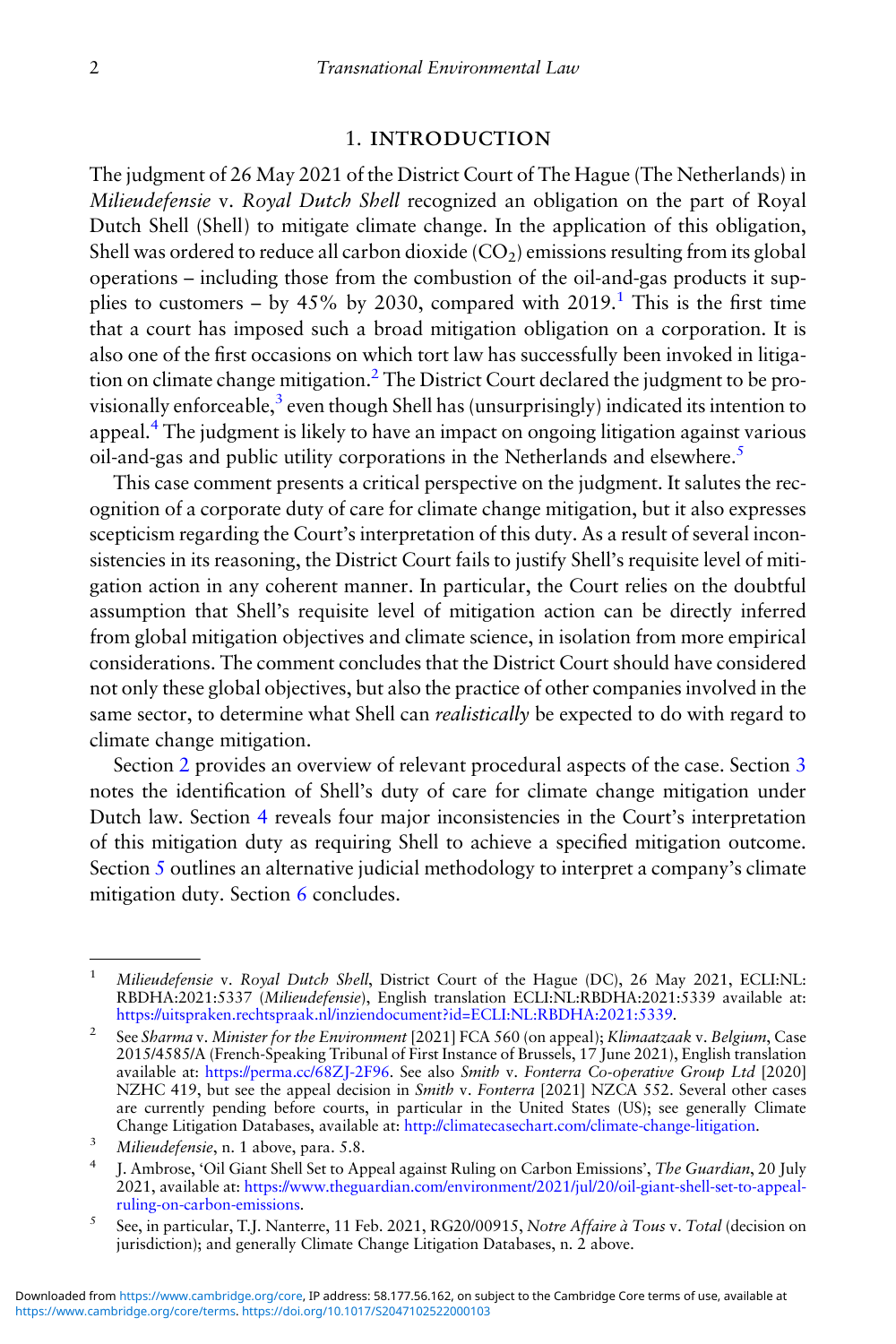#### 2. PROCEDURAL ASPECTS

<span id="page-2-0"></span>The case was brought by seven non-governmental organizations (NGOs) and 17,379 individuals against Shell – the parent holding company of a complex international network of subsidiaries producing and distributing oil and gas around the world – based on the climate impacts of the group's global operations. The respondent did not challenge the District Court's jurisdiction, which the claimants justified as based alternatively on Shell's domicile (its headquarters are situated in The Hague) or the place where the events causing the tort (the adoption of the group's strategies) took place.<sup>6</sup> The respondent also did not question, as a matter of principle, that a parent company can owe a duty of care for the overseas operations of its subsidiaries. This principle had been recognized in a number of previous cases, including one involving some of the same parties, decided by the Court of Appeal of The Hague just a few months earlier.<sup>7</sup>

Shell raised two preliminary questions regarding the standing of the plaintiffs and the applicability of Dutch law. Regarding the former, the Court admitted a class action by six of the NGO plaintiffs, representing the interests of Dutch residents and residents of the Wadden Sea area, which straddles the German border.<sup>8</sup> It did not give standing to the seventh NGO (Action Aid), which sought to represent the interests of foreign populations. The Court considered that this would bundle dissimilar interests, alluding to 'huge differences in the time and manner in which the global population at various locations will be affected by global warming'.<sup>9</sup>

The factual bases for this finding are questionable as no scientific evidence was provided for distinguishing between the impacts of climate change occurring within the Netherlands and those taking place elsewhere, at least some of which are prima facie very similar.<sup>10</sup> Nevertheless, having made this finding, the Court should have reflected it in its substantive discussion about the need to mitigate climate change. Determining the requisite level of action on climate change mitigation inevitably involves, one way or another, a balance between the costs of mitigation action and its benefits (that is, the avoidance of additional climate impacts, or the reduction in the risks thereof).<sup>11</sup> The case for reducing Shell's global  $CO<sub>2</sub>$  emissions would have been much stronger if the

<sup>&</sup>lt;sup>6</sup> Milieudefensie, n. 1 above, Summons, 4 May 2019, paras 77–88. See Regulation (EU) No. 1215/2012 on Jurisdiction and the Recognition and Enforcement of Judgments in Civil and Commercial Matters [2012] OJ L 351/1 (Brussels I *bis* Regulation), Arts  $4(1)$  and  $7(2)$ .

<sup>7</sup> See, e.g., Court of Appeal of The Hague (CA), Oguru v. Shell Petroleum, 29 Jan. 2021, ECLI:NL: GHDHA:2021:132. See also Dooh v. Royal Dutch Shell, CA, 18 Dec. 2015, ECLI:NL: GHDHA:2015:3586, para. 3.2; Okpabi v. Royal Dutch Shell [2021] UKSC 3, [2021] 1 WLR 1294.

<sup>8</sup> Milieudefensie, n. 1 above, para. 4.2.4. On the legal basis for class action, see Burgerlijk Wetboek (BW) (Dutch Civil Code), Art. 3:305a.

<sup>9</sup> Milieudefensie, n. 1 above, para. 4.2.3.

<sup>&</sup>lt;sup>10</sup> Ibid., paras 2.3.7–9 (mentioning, e.g., heatwaves, sea-level rise, and changes in precipitation patterns).<br><sup>11</sup> O Edgehofrantial STechnical Summary' in O Edgehofra at al. (ads) Climate Change 2014; Mitigation

<sup>0.</sup> Edenhofer et al., 'Technical Summary', in O. Edenhofer et al. (eds), Climate Change 2014: Mitigation of Climate Change. Working Group III Contribution to the Fifth Assessment Report of the Intergovernmental Panel on Climate Change (Cambridge University Press, 2014), pp. 33–107, at 37; W.D. Nordhaus, A Question of Balance: Weighing the Options on Global Warming Policies (Yale University Press, 2008).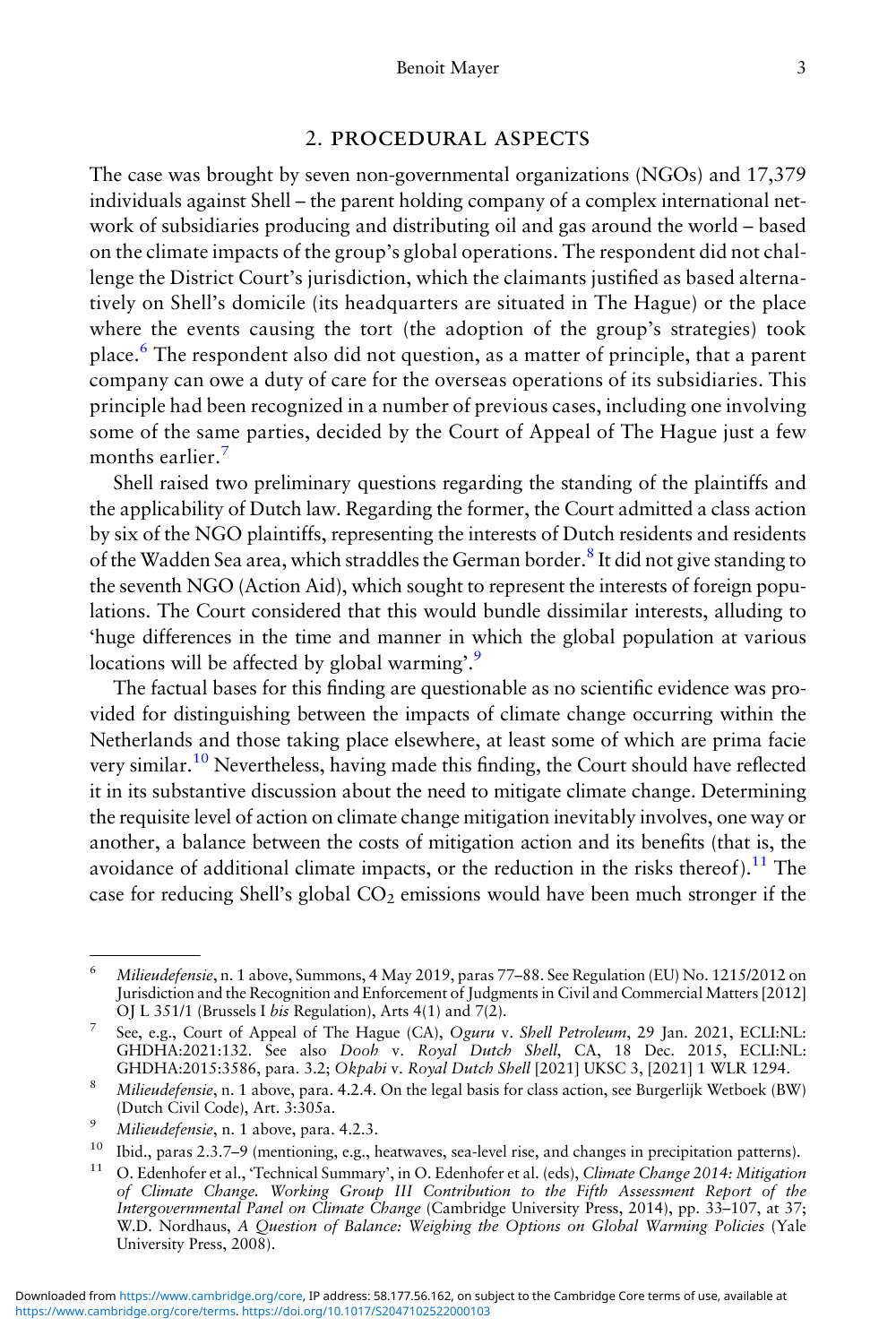<span id="page-3-0"></span>Court had considered the global benefits of doing so, rather than including only the benefits accruing within the territory of the Netherlands.

The Court refused standing to the individual plaintiffs on the ground that they lacked 'a sufficiently concrete individual interest'.<sup>12</sup> This is in line with recent decisions in several other jurisdictions where standing to invoke mitigation obligations has been awarded to parties representing public interests but not to those wanting to vindicate individual rights.<sup>13</sup> These decisions appear justified in the light of the fact that the impacts of climate change, albeit significant, are diffuse, and it may not be possible to identify individual 'victims' of climate change, or individuals with a sufficiently distinct risk of becoming victims.

To justify the application of Dutch law, the Court relied on Article 7 of the European Union (EU) Regulation (EC) No. 864/2007 on the Law Applicable to Non-contractual Obligations (Rome II Regulation),  $^{14}$  lex loci commissi delicti: the Netherlands is 'the country in which the event giving rise to the [environmental] damage occurred', in so far as the group's worldwide  $CO<sub>2</sub>$  emissions can be traced to strategic decisions made at its headquarters in the Netherlands.<sup>15</sup> As the Court acknowledged, this interpretation of the Rome II Regulation implies that more than one event could give rise to the same environmental damage<sup>16</sup> and, thus, that more than one law could be applicable as *lex loci com*missi delicti. By allowing plaintiffs to select the law most favourable to their case, this construction of the Rome II Regulation subjects corporations to greater risks of litigation for the environmental harm caused in the course of their international operations.

#### 3. A CORPORATE DUTY OF CARE FOR CLIMATE MITIGATION

The most innovative aspect of the judgment regards its interpretation of the Dutch law on torts as requiring the defendant to take climate change mitigation action. The relevance of tort law to climate change mitigation has long been discussed in academic circles, but few cases have actually been brought before the courts on this basis,  $17$  and even fewer have overcome procedural challenges and led to favourable substantive decisions.<sup>18</sup> One of these exceptions is the case of Urgenda v. The Netherlands, where the same District Court (with different judges) found that the State of the

<sup>&</sup>lt;sup>12</sup> Milieudefensie, n. 1 above, para. 4.2.7.

<sup>&</sup>lt;sup>13</sup> See, e.g., Urgenda v. The Netherlands, Supreme Court of the Netherlands (SC), 20 Dec. 2019, ECLI:NL: HR:2019:2007, para. 5.9.1; Case T-330/18, Carvalho and Others v. European Parliament and Council of the European Union, ECLI:EU:C:2021:252, paras 37–44; Backsen v. Germany, VG Berlin, 31 Oct.  $2019$ , VG10K412.18; Friends of the Irish Environment v. Ireland [2020] IESC 49, [2020] 2 ILRM 233, para. 7.24; Grande-Synthe v. France, CE Sect (Decision on Admissibility) 19 Nov. 2020, ECLI: FR:CECHR:2020:427301.20201119 paras 3-7. See also G. Winter, 'Armando Carvalho and Others v. EU: Invoking Human Rights and the Paris Agreement for Better Climate Protection Legislation' (2020) 9(1) Transnational Environmental Law, pp. 137-64.

<sup>14</sup> [2007] OJ L 199/40.

<sup>&</sup>lt;sup>15</sup> Milieudefensie, n. 1 above, para. 4.3.6.

 $\frac{16}{17}$  Ibid.

See, e.g., Kivalina v. ExxonMobil Corp (2012) 696 F 3d 849; American Electric Power Co v. Connecticut (2011) 564 US 410; City of New York v. Chevron Corporation (2021) 993 F 3d 81.

<sup>&</sup>lt;sup>18</sup> See n. 2 above.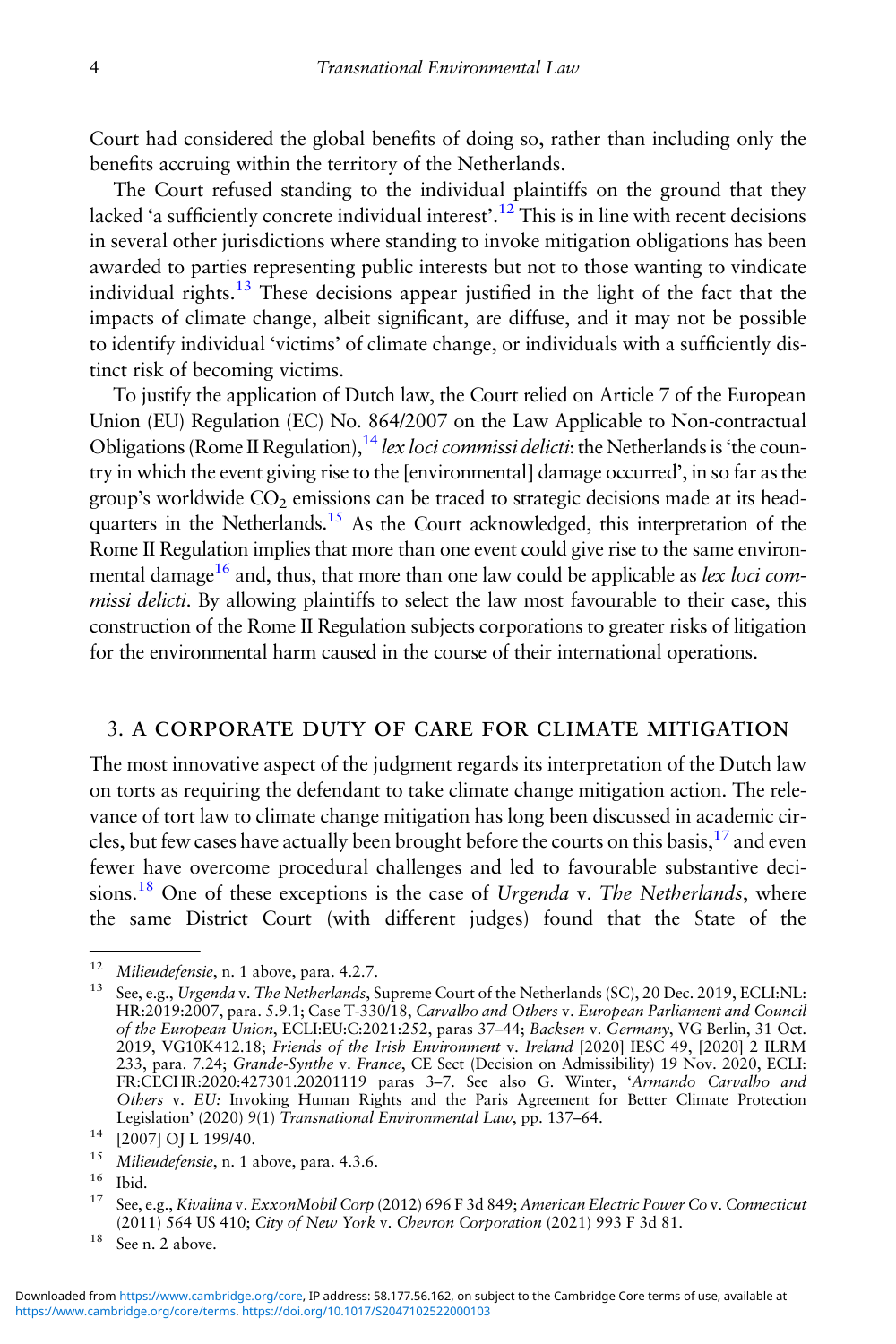Netherlands had an obligation to reduce its greenhouse gas (GHG) emissions by 25% by 2020, compared with 1990.<sup>19</sup> In retrospect, the Urgenda case was relatively lowhanging fruit: states certainly have an obligation to mitigate climate change as *parens patriae* – obviously so under climate treaties,  $\frac{20}{3}$  and arguably also under customary law,<sup>21</sup> and perhaps then also under tort law or (as the Supreme Court found in Urgenda) human rights treaties.<sup>22</sup> To make the same argument stick with regard to private companies operating in a competitive environment is more difficult, even in the case of a multi-national oil-and-gas company to which slightly over 2% of global historical  $CO<sub>2</sub>$  emissions can be attributed.<sup>23</sup>

The Court noted that Shell's mitigation duty 'ensues from' Article 6:162 of the Burgerlijk Wetboek (BW) (Dutch Civil Code).<sup>24</sup> This provision defines tortious acts as including acts and omissions 'in violation of … what according to unwritten law has to be regarded as proper social conduct'.<sup>25</sup> Accordingly, the Court considered that Shell 'must observe the due care exercised in society', to be interpreted in the light of 'all circumstances of the case'. 26

Despite the brevity of the Court's explanation, this part of the judgment is convincing. Shell's defence was based largely on the lack of a direct causal link between the action of the parent company and the resulting climate impacts.<sup>27</sup> Yet, strategic decisions that outline the global operations of a major oil-and-gas corporation have a sufficiently foreseeable impact on global  $CO<sub>2</sub>$  emissions, and thus on the diffuse harm that climate change causes to ecosystems and societies, to justify the existence of a duty of care.<sup>28</sup> The need for oil-and-gas companies to reduce emissions is not only implied by science and international objectives, but also acknowledged by these very companies, most of which have adopted and implemented relevant policies.<sup>29</sup> Shell itself had

<sup>&</sup>lt;sup>19</sup> Court of Appeal (CA), Urgenda v. The Netherlands, Court of Appeal (CA), 24 June 2015, ECLI:NL: RBDHA:2015:7196. The CA and the SC affirmed the judgment on a different legal basis (the European Convention on Human Rights and Fundamental Freedoms, Rome (Italy), 4 Nov. 1950, in force 3 Sept. 1953, available at: [http://www.echr.coe.int/pages/home.aspx?p=basictexts\)](http://www.echr.coe.int/pages/home.aspx?p=basictexts) without dismissing the applicability of tort law.

See, e.g., Art. 4 of the United Nations Framework Convention on Climate Change (UNFCCC), New York, NY (US), 9 May 1992, in force 21 Mar. 1994, available at: [https://unfccc.int/resource/](https://unfccc.int/resource/docs/convkp/conveng.pdf) [docs/convkp/conveng.pdf](https://unfccc.int/resource/docs/convkp/conveng.pdf); and Art. 4(2) of the Paris Agreement, Paris (France), 12 Dec. 2015, in force 4 Nov. 2016, available at: [https://](https://unfccc.int/sites/default/files/english_paris_agreement.pdf)unfccc.int/sites/default/fi[les/english\\_paris\\_agreement.pdf](https://unfccc.int/sites/default/files/english_paris_agreement.pdf).

<sup>&</sup>lt;sup>21</sup> See, e.g., Urgenda (SC), n. 13 above, para. 5.7.5; B. Mayer, 'The Relevance of the No-Harm Principle to Climate Change Law and Politics' (2016) 19(1) Asia Pacific Journal of Environmental Law, pp. 79–104.

<sup>&</sup>lt;sup>22</sup> Urgenda (SC), n. 13 above. See discussion in B. Mayer, 'Climate Change Mitigation as an Obligation under Human Rights Treaties?' (2021) 115(3) American Journal of International Law, pp. 409–51.

<sup>&</sup>lt;sup>23</sup> R. Heede, 'Tracing Anthropogenic Carbon Dioxide and Methane Emissions to Fossil Fuel and Cement Producers, 1854–2010' (2014) 122 Climatic Change, pp. 229–41, at 237. While some emissions take place during Shell's operations, most of these emissions result from the combustion of fossil fuels provided by Shell to their consumers, from public utility companies to individual car drivers.

<sup>&</sup>lt;sup>24</sup> Milieudefensie, n. 1 above, para. 4.4.1.<br><sup>25</sup> Art. 6.162(2) BW

<sup>&</sup>lt;sup>25</sup> Art. 6:162(2) BW.<br><sup>26</sup> Miliaudatansia p

<sup>&</sup>lt;sup>26</sup> Milieudefensie, n. 1 above, para. 4.4.1.<br><sup>27</sup> Miliaudefensie n. 1 above, Shell, Staten

<sup>&</sup>lt;sup>27</sup> Milieudefensie, n. 1 above, Shell, Statement of Defence, 13 Nov. 2019, paras 6, 7.4.<br><sup>28</sup> See by analogy Shamua, n. 2 above, paras 91, 128

<sup>&</sup>lt;sup>28</sup> See by analogy *Sharma*, n. 2 above, paras 91–138.

See H. Lu, L. Guo & Y. Zhang, 'Oil and Gas Companies' Low-Carbon Emission Transition to Integrated Energy Companies' (2019) 686 Science of the Total Environment, pp. 1202–9; N. Nasiritousi, 'Fossil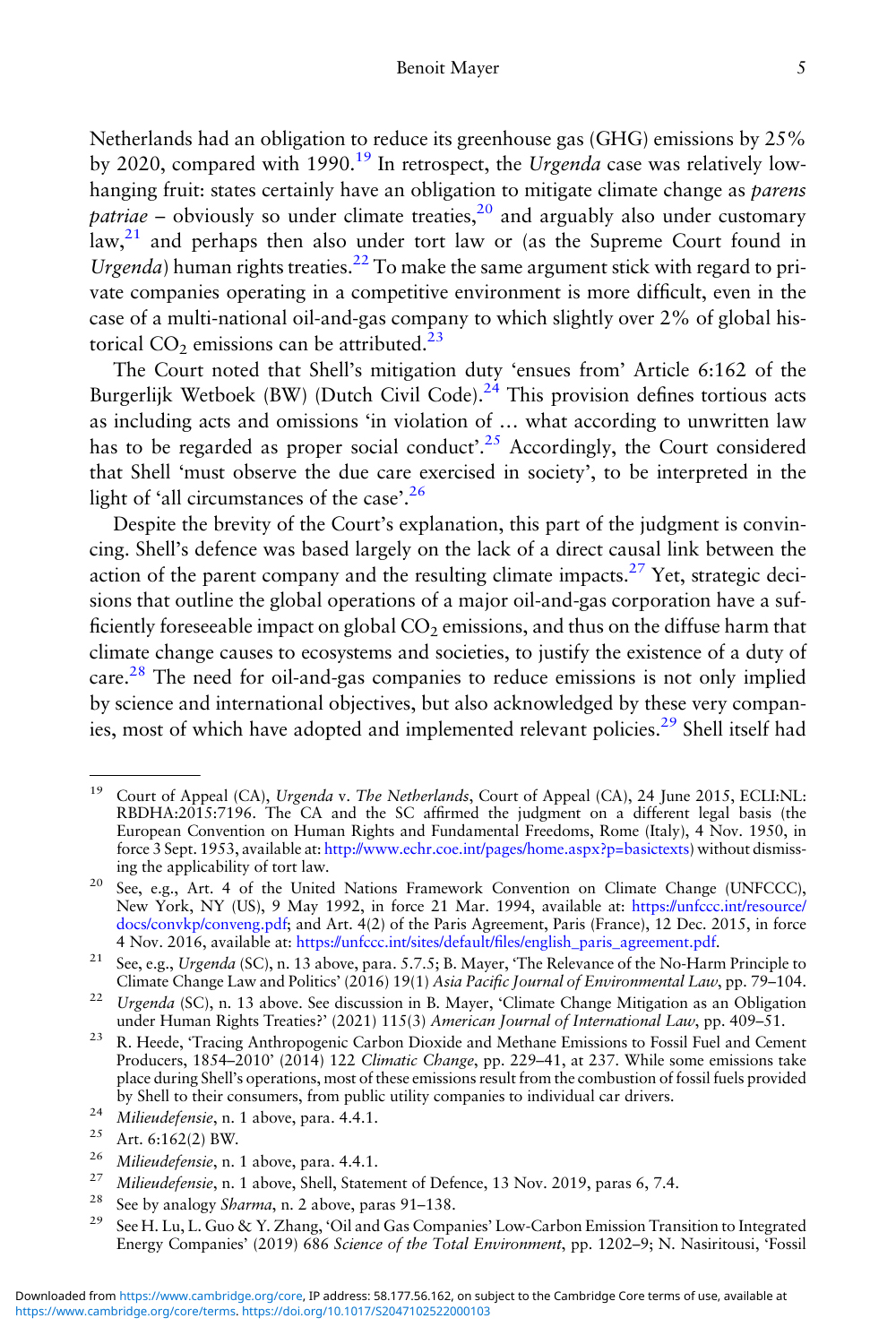<span id="page-5-0"></span>already defined a mitigation objective (reducing its net carbon footprint by 30% by 2035, compared with 2016) and taken some measures to achieve it (such as by reducing flaring, venting, and fugitive emissions, and by investing in low-carbon energy and carbon sinks). $30$ 

The key question of the case, therefore, was not so much the existence of a duty of care for climate change mitigation, but rather its content. A company would certainly be in breach of its duty of care if, acting in isolation from other companies, it was singlehandedly responsible for GHG emissions causing dangerous interference with the climate system. Yet, even a large oil-and-gas corporation like Shell is responsible (directly or indirectly) only for a limited share of global GHG emissions,  $31$  and it is part of a global economy that relies heavily on fossil fuels. Determining the content of the duty of care of such a corporation – the level of GHG emissions that would be allowed without breaching this duty of care – is a challenging task. As the following shows, this part of the judgment is plagued by inconsistencies, which originate from the Court's questionable assumption that Shell's requisite level of mitigation action can be inferred from global mitigation objectives and climate science.

### 4. THE JUDICIAL ASSESSMENT OF SHELL'S REQUISITE **MITIGATION ACTIONS**

The Court sought to determine what would constitute Shell's 'proper social conduct' with regard to climate change mitigation by reference to several 'circumstances'.<sup>32</sup> In particular, the Court referred to 'widely accepted soft law instruments',<sup>33</sup> such as the United Nations (UN) Guiding Principles on Business and Human Rights,<sup>34</sup> to suggest that human rights treaties could be relevant in assessing Shell's duty of care.<sup>35</sup> This aspect of the judgment has attracted considerable attention.<sup>36</sup> Yet, even if one accepts

Fuel Emitters and Climate Change: Unpacking the Governance Activities of Large Oil and Gas Companies' (2017) 26(4) Environmental Politics, pp. 621-47; M. Bach, 'The Oil and Gas Sector: From Climate Laggard to Climate Leader?' (2019) 28(1) Environmental Politics, pp. 87–103.

<sup>30</sup> Shell, 2020 Responsible Investment Annual Briefing Slides, 16 Apr. 2020, available at: [https://www.shell.](https://www.shell.com/investors/investor-presentations/2020-investor-presentations/responsible-investment-annual-briefing-april-16-2020.html) [com/investors/investor-presentations/2020-investor-presentations/responsible-investment-annual-brief](https://www.shell.com/investors/investor-presentations/2020-investor-presentations/responsible-investment-annual-briefing-april-16-2020.html)[ing-april-16-2020.html](https://www.shell.com/investors/investor-presentations/2020-investor-presentations/responsible-investment-annual-briefing-april-16-2020.html).

 $31$  See n. 23 above.

<sup>&</sup>lt;sup>32</sup> Milieudefensie, n. 1 above, para. 4.4.2. This follows broadly the precedent of the Dutch SC in Coca Cola Export Corporation v. Duchateau, 5 Nov. 1965, ECLI:NL:HR:1965:AB7079.

 $33$  Milieudefensie, n. 1 above, para. 4.4.11.

<sup>&</sup>lt;sup>34</sup> Human Rights Council, 'Guiding Principles on Business and Human Rights: Implementing the United Nations "Protect, Respect and Remedy" Framework', UN Doc. A/HRC/17/31, 21 Mar. 2011, available at: [https://www.ohchr.org/documents/publications/guidingprinciplesbusinesshr\\_en.pdf](https://www.ohchr.org/documents/publications/guidingprinciplesbusinesshr_en.pdf).

 $35$  Milieudefensie, n. 1 above, para. 4.4.10.

See, e.g., Center for International Environmental Law (CIEL), 'Watershed Decision Orders Shell to Slash Emissions to Respect Human Rights', 26 May 2021, available at: [https://www.ciel.org/news/watershed](https://www.ciel.org/news/watershed-decision-orders-shell-to-slash-emissions-to-respect-human-rights)[decision-orders-shell-to-slash-emissions-to-respect-human-rights](https://www.ciel.org/news/watershed-decision-orders-shell-to-slash-emissions-to-respect-human-rights); A. Savaresi & M. Wewerinke-Singh, 'Friends of the Earth (Netherlands) v. Royal Dutch Shell: Human Rights and the Obligations of Corporations in The Hague District Court Decision', The Global Network for Human Rights and the Environment, 31 May 2021, available at: [https://gnhre.org/2021/05/31/friends-of-the-earth](https://gnhre.org/2021/05/31/friends-of-the-earth-netherlands-v-royal-dutch-shell-human-rights-and-the-obligations-of-corporations-in-the-hague-district-court-decision)[netherlands-v-royal-dutch-shell-human-rights-and-the-obligations-of-corporations-in-the-hague-district](https://gnhre.org/2021/05/31/friends-of-the-earth-netherlands-v-royal-dutch-shell-human-rights-and-the-obligations-of-corporations-in-the-hague-district-court-decision)[court-decision](https://gnhre.org/2021/05/31/friends-of-the-earth-netherlands-v-royal-dutch-shell-human-rights-and-the-obligations-of-corporations-in-the-hague-district-court-decision); C. Macchi & J. van Zeben, 'Business and Human Rights Implications of Climate Change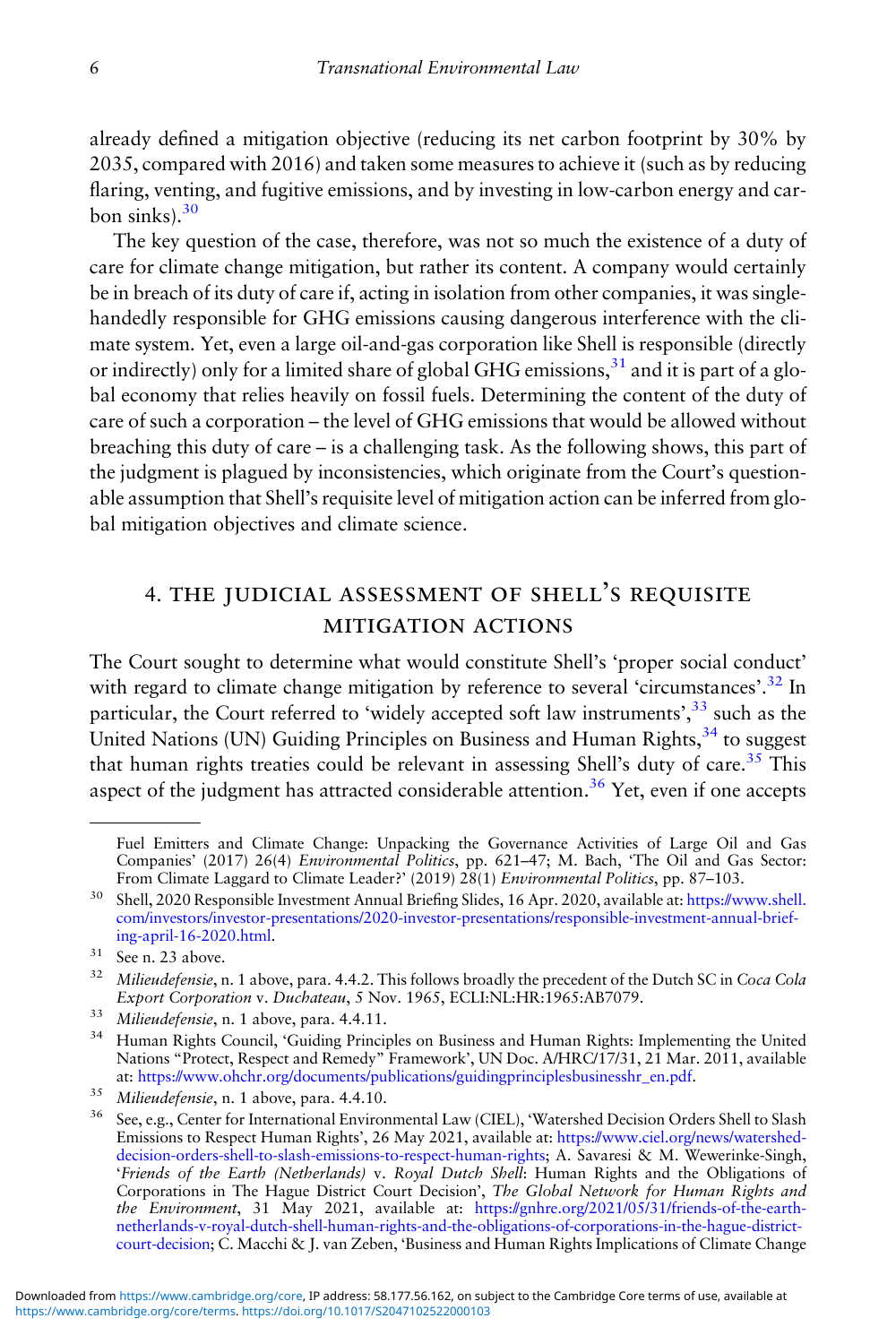that human rights treaties can be interpreted as having such horizontal effects on corporations,<sup>37</sup> these treaties do not contain any specific standards that can help to determine the requisite level of mitigation action of any particular actor. This is true with regard to states,<sup>38</sup> and even more so for corporations. Thus, the reference to human rights treaties is purely ornamental; it cannot help the Court to determine the content of Shell's mitigation duty. Nor is the reference to human rights helpful in determining the existence of a duty of care;<sup>39</sup> the fact that  $CO<sub>2</sub>$  emissions cause illicit harm can be justified without reference to human rights law.

The decisive factor in the Court's determination of Shell's mitigation duty is the global objective of limiting global warming to 1.5 or  $2^{\circ}$ C above pre-industrial levels.<sup>40</sup> However, as the following will show, it is only as the result of four consecutive mischaracterizations and misconstructions of this objective that the Court could interpret this objective as requiring Shell to reduce its  $CO<sub>2</sub>$  emissions by 45% by 2030, compared with  $2019^{41}$ 

Firstly, the Court suggested that the temperature targets 'are derived from' reports of the Intergovernmental Panel on Climate Change (IPCC).<sup>42</sup> Yet, while these targets are vaguely informed by science, they result essentially from political agreements.<sup>43</sup> The scientific method cannot make the value judgments necessary to determine the right balance between the costs and benefits of mitigation; $44$  as such, the IPCC is precluded from making any such policy recommendations.<sup>45</sup> Having mischaracterized the origin and nature of the temperature targets, the Court envisioned them as something that must be achieved as a matter of scientific necessity, when they are merely a political objective that states endeavour to achieve through cooperation.<sup>46</sup>

Litigation: Milieudefensie et al. v. Royal Dutch Shell' (2021) 31(3) Review of European, Comparative and International Environmental Law, pp. 409–15, at 413.

<sup>&</sup>lt;sup>37</sup> On this ongoing debate see, e.g., J.H. Knox, 'Horizontal Human Rights Law' (2008) 102(1) American Journal of International Law, pp. 1-47; M.K. Addo, 'The Reality of the United Nations Guiding Principles on Business and Human Rights' (2014) 14(1) Human Rights Law Review, pp. 133–47; J. Bonnitcha & R. McCorquodale, 'The Concept of "Due Diligence" in the UN Guiding Principles on .<br>Business and Human Rights' (2017) 28(3) European Journal of International Law, pp. 899–919.

<sup>&</sup>lt;sup>38</sup> See also B. Mayer, 'The State of the Netherlands v. Urgenda Foundation: Ruling of the Court of Appeal of The Hague (9 October 2018)' (2019) 8(1) Transnational Environmental Law, pp. 167–92; B. Mayer, 'Interpreting States' General Obligations on Climate Change Mitigation: A Methodological Review'  $(2019)$  28(2) Review of European, Comparative and International Environmental Law, pp. 107–21.

<sup>&</sup>lt;sup>39</sup> See Milieudefensie, n. 1 above, para. 4.4.6.<br><sup>40</sup> Paris Agreement, p. 20 above, Art. 2(1)(a)

<sup>&</sup>lt;sup>40</sup> Paris Agreement, n. 20 above, Art.  $2(1)(a)$ .

It is not always clear whether and to what extent these misconstructions and mischaracterizations originate from the Court's reasoning or from the party submissions. The point in this comment is not to assess the work of the Court, but rather the internal consistency of the judgment as a whole.

<sup>42</sup> Milieudefensie, n. 1 above, para.  $4.4.27$ <br> $43 \text{ S. Bendalle}$  History of the 2°C Climate

<sup>43</sup> S. Randalls, 'History of the 2°C Climate Target' (2010) 1(4) WIREs Climate Change, pp. 598–605.

<sup>44</sup> R. Knutti et al., 'A Scientific Critique of the Two-Degree Climate Change Target' (2016) 9 Nature Geoscience, pp. 13–8.

<sup>45</sup> IPCC, 'Principles Governing IPCC Work', 1–3 Oct. 1998, last revised 14–18 Oct. 2013, available at: <https://www.ipcc.ch/documentation/procedures>.

<sup>46</sup> B. Mayer, 'Temperature Targets and State Obligations on the Mitigation of Climate Change' (2021) 33(3) Journal of Environmental Law, pp. 585–610, at 591.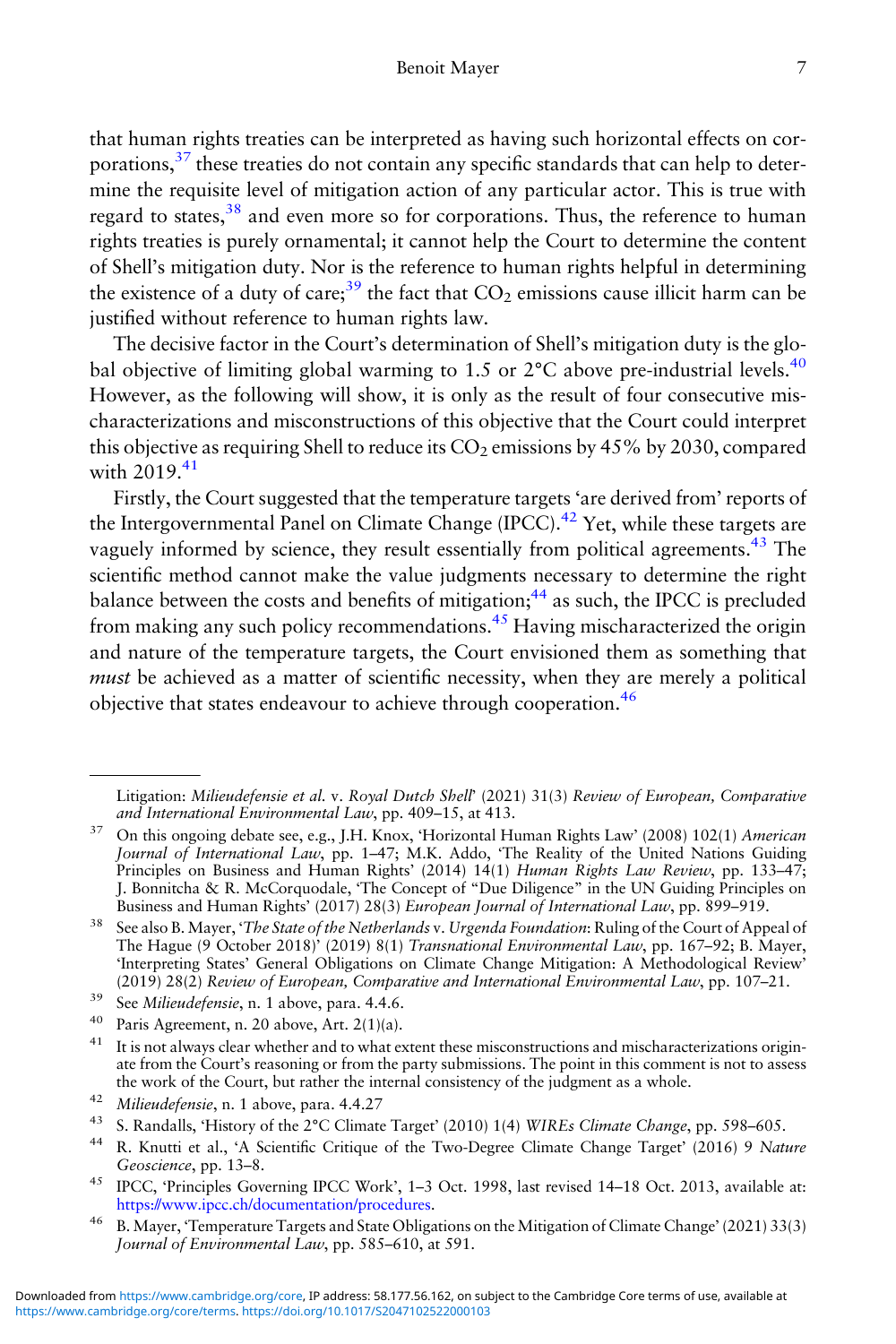Secondly, the Court largely ignored the relative indeterminacy of the temperature targets (for example, 1.5 or  $2^{\circ}$ C?)<sup>47</sup> when suggesting that they could be used to determine Shell's requisite mitigation action. The Court selected an IPCC mitigation pathway that assumes a 45% reduction in global  $CO<sub>2</sub>$  emissions by 2030, compared with  $2010^{48}$  As the Court notes, this projection would 'vield a 50% chance of limiting global warming to 1.5°C and an 85% chance of limiting global warming to 2°C'.<sup>49</sup> Yet, the Court does not justify its selection of this pathway over any other pathway consistent with a plausible interpretation of the temperature targets. For instance, another IPCC pathway, associated with a 66% chance of achieving the 2°C target, assumes only a 25% reduction in global  $CO<sub>2</sub>$  emissions by 2030, compared with 2010.<sup>50</sup>

Thirdly, the Court implicitly assumes that Shell must reduce emissions from its global operations at the same pace as global  $CO<sub>2</sub>$  emissions are projected to decrease.<sup>51</sup> Yet, emissions reductions inevitably unfold differently in various segments of the global economy. For instance, the largest share of mitigation outcomes from 2010 to 2030 is expected to result from massive cuts in coal consumption, while natural gas could continue to be used widely as a substitute for more  $CO_2$ -intensive fuels.<sup>52</sup> A projection developed by the International Energy Agency (IEA), using assumptions consistent with the 1.5 $^{\circ}$ C pathway selected by the Court, suggests that overall CO<sub>2</sub> emissions from the combustion of oil and gas will only decrease by 19% from 2010 to 2030 (30% for oil, 1% for gas), compared with a 57% reduction for coal.<sup>53</sup> Shell may have more presence in some segments of the global oil-and-gas market than in others: it may, for instance, produce more oil, or more gas, than the average oil-and-gas corporation, or sell it in countries or sectors where consumption would be expected to decrease more quickly, or more slowly, than the global average. As such, it cannot simply be assumed that Shell's emissions reduction trajectory will follow the sectoral average suggested by the IEA, any more than it can be expected to follow the global emissions reduction trajectory outlined by the IPCC. Overall, any such projection is necessarily based on questionable equity assumptions on the distribution of the costs of mitigation action. The IPCC and the IEA scenarios seek to define a least-cost way of achieving a certain mitigation outcome, but this would not necessarily result in a justifiable allocation of the costs of mitigation action within societies and among countries and generations.

<sup>&</sup>lt;sup>47</sup> M.R. Allen et al., 'Framing and Context', in V. Masson-Delmotte et al. (eds), Global Warming of 1.5°C: An IPCC Special Report (IPCC, 2019), pp. 49–91, at 58–66.

<sup>&</sup>lt;sup>48</sup> M.R. Allen et al., 'Summary for Policymakers', in Masson-Delmotte et al., ibid., pp. 3–24, at 12.

<sup>&</sup>lt;sup>49</sup> Milieudefensie, n. 1 above, para. 4.4.29.<br> $\frac{50}{2}$  Allen at al. n. 48 above, n. 12. The Benev

<sup>50</sup> Allen et al., n. 48 above, p. 12. The Report does not quantify the likelihood that this pathway would hold global warming below 1.5 $^{\circ}$ C, but one could surely frame it as consistent with the goal of 'pursuing efforts to limit the temperature increase to 1.5°C above pre-industrial levels': Paris Agreement, n. 20 above, Art. 2(1)(a) (emphasis added).

<sup>51</sup> Milieudefensie, n. 1 above, para. 4.4.38.

<sup>52</sup> IEA, 'Net Zero by 2050: A Roadmap for the Global Energy Sector', May 2021, p. 101, available at: <https://www.iea.org/reports/net-zero-by-2050>.

<sup>53</sup> Calculation by the author based on historical data from IEA, 'CO2 Emissions from Fuel Combustion 2020', available at: <https://www.iea.org/reports/greenhouse-gas-emissions-from-energy-overview>; and from projection data from IEA, n. 52 above, p. 199.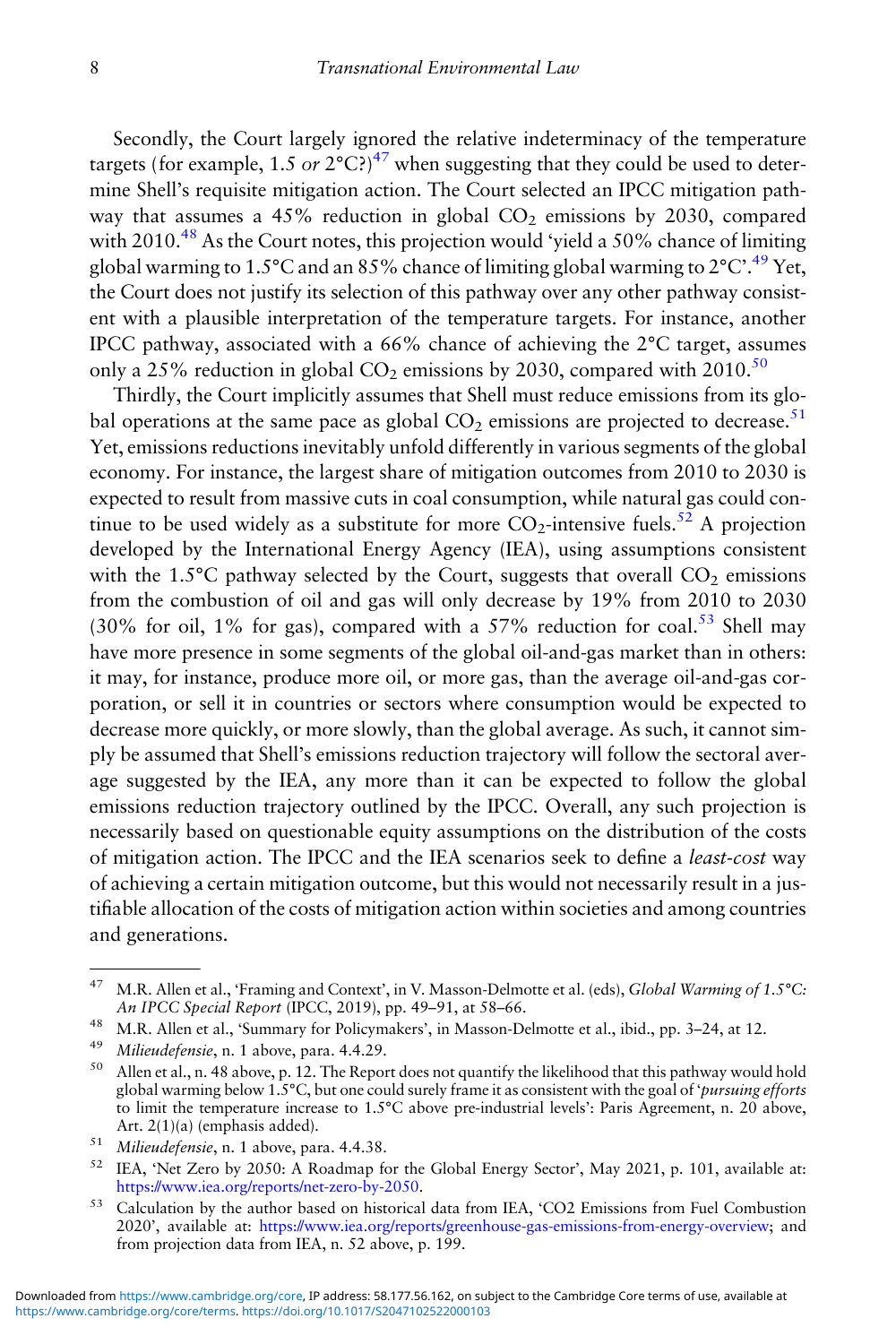<span id="page-8-0"></span>Fourthly, having interpreted the duty of care as requiring a 45% emissions reduction by 2030 on a 2010 baseline, the Court decided, for obscure reasons, that the baseline for Shell should be 2019 rather than 2010.<sup>54</sup> Milieudefensie had initially referred to a 2010 baseline in its Summons, but it subsequently amended its claims to suggest a 2019 baseline, on the ground that 2019 was the most recent year for which Shell had reported its  $CO<sub>2</sub>$  emissions data.<sup>55</sup> Yet, the fact that 2019 data is available does not mean that it is relevant in assessing Shell's duty of care. As Shell's emissions increased during the 2010s, a 2019 baseline allows the company to emit more by 2030 than if a 2010 baseline had been used. It is unclear how the Court came to the conclusion that a 2019 baseline 'sufficiently corresponds with the widely endorsed consensus that limiting global warming to 1.5°C requires a net reduction of 45% in global  $CO_2$  emissions in 2030 relative to 2010'.<sup>56</sup>

These four inconsistencies undermine the credibility of the Court's assessment of Shell's mitigation duties. In fact, these observations may lead one to question whether it would be possible for a court properly to assess the requisite mitigation action of a corporation (or a state) based on global temperature targets.<sup>57</sup> Finally, the judgment gives no indication of the burden that this duty of care imposes on Shell: whether it imposes crippling costs on the group, or allows it to continue business as usual.<sup>58</sup>

### 5. AN ALTERNATIVE METHODOLOGY

Martti Koskenniemi makes a distinction between two types of reasoning in international law: 'descending reasoning', which infers norms from general principles that form the structure of international law; and 'ascending reasoning', which induces rules from general state practice.<sup>59</sup> He also shows a tension between these two types of reasoning: between 'utopian' arguments fuelled by deduction from general principles, and more 'apologetic' arguments based on ascending reasoning. The gap between these two types of reasoning is particularly wide with regard to climate change mitigation, a domain where states and observers almost unanimously recognize that far more needs to be done than is being done. Agreement on the ambitious 1.5–2°C targets, for instance, was not accompanied by commensurate national commitments,<sup>60</sup> let alone consistent corporate practices.

<sup>&</sup>lt;sup>54</sup> Milieudefensie, n. 1 above, para. 4.4.38.<br><sup>55</sup> Jack name <sup>25</sup> 720 742 754 852(1) (2)

<sup>55</sup> Ibid., paras 35, 730, 742, 754, 852(1)–(2); ibid., Milieudefensie, Statement on the Record of Amendment of Claim, 21 Oct. 2020, para. 5, available at: [https://en.milieudefensie.nl/news/statement-on-the-record](https://en.milieudefensie.nl/news/statement-on-the-record-of.docx/@@download/file/STATEMENT%20ON%20THE%20RECORD%20OF.docx)of.docx/@@download/fi[le/STATEMENT%20ON%20THE%20RECORD%20OF.docx](https://en.milieudefensie.nl/news/statement-on-the-record-of.docx/@@download/file/STATEMENT%20ON%20THE%20RECORD%20OF.docx).

<sup>&</sup>lt;sup>56</sup> Milieudefensie, n. 1 above, para.  $4.4.38$ .<br><sup>57</sup> See discussion in Mayer. Temperature T

See discussion in Mayer, 'Temperature Targets', n. 46 above, pp. 593-5.

<sup>58</sup> The Court discusses the concept of proportionality to determine the need for mitigation action, but not to determine what can be expected from Shell in particular; see, e.g., *Milieudefensie*, n. 1 above, para. 4.4.54. Following the judgment, Shell suggested that it could comply by 'taking some bold but measured steps'; see A. Raval, 'Shell To Speed Up Energy Transition Plan after Dutch Court Ruling', Financial Times, 9 June 2021, available at: [https://www.ft.com/content/878cb5cd-9814-4cb2-bbfb-c3f7b8927716.](https://www.ft.com/content/878cb5cd-9814-4cb2-bbfb-c3f7b8927716)

<sup>&</sup>lt;sup>59</sup> M. Koskenniemi, From Apology to Utopia: The Structure of International Legal Argument (Cambridge University Press, 2009), pp. 59–60.

<sup>60</sup> UN Environment Programme (UNEP), Emissions Gap Report 2020 (UNEP, 2020), p. xix, available at: [https://www.unep.org/emissions-gap-report-2020.](https://www.unep.org/emissions-gap-report-2020)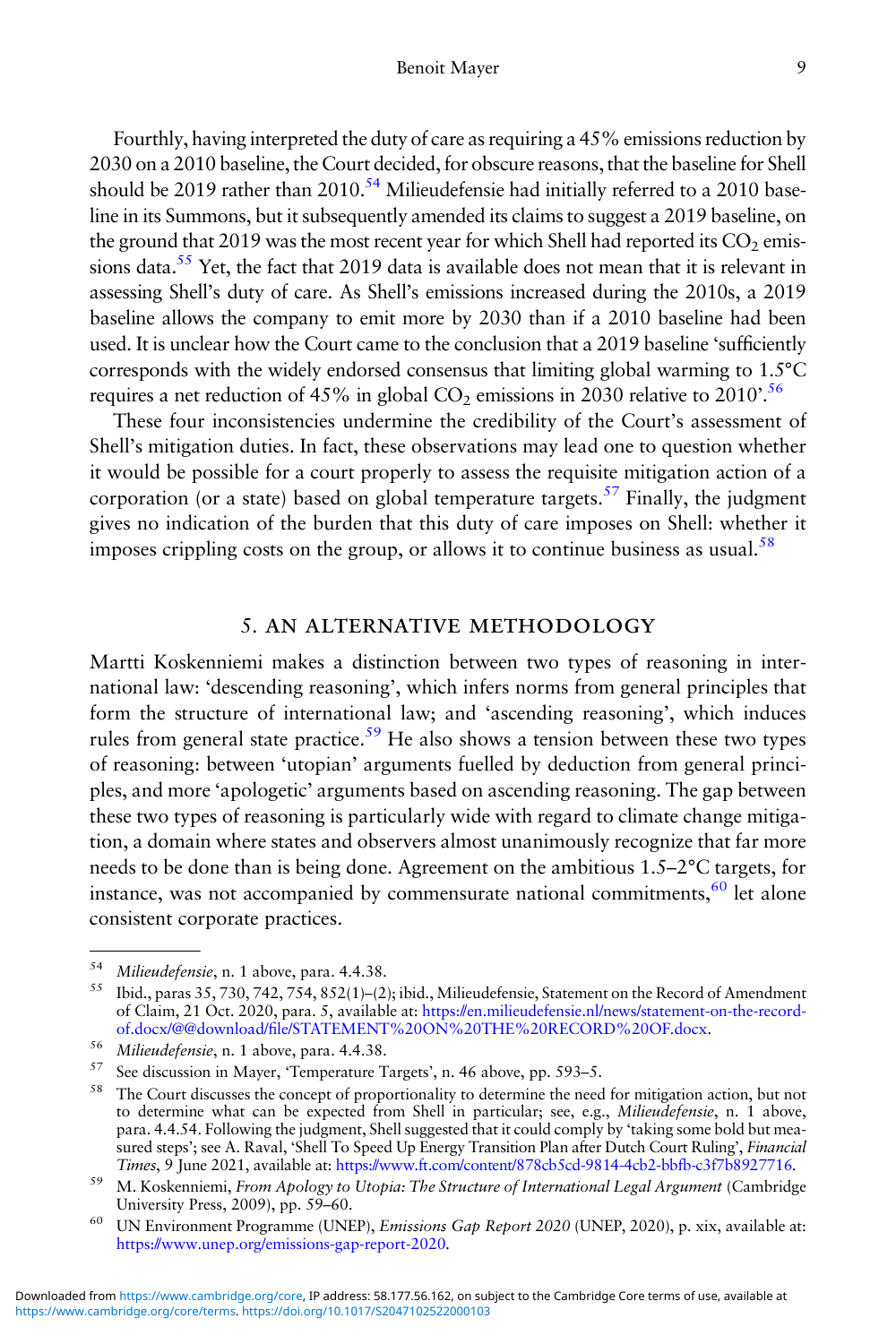The Hague District Court has clearly a predilection for descending reasoning; it infers the content of Shell's mitigation obligation from international agreements and scientific reports, in isolation from any consideration for sectoral practices. The Court rightly dismisses the objection that if Shell reduces its operations another company will fill the void: Shell must comply with the law, notwithstanding what other companies do. $61$  Yet, if no, or very few, companies actually practise the standard defined by the Court, this begs the question: can this standard really be identified by a court as the most likely content of an open-ended legal norm? By relying exclusively on descending reasoning and discarding relevant sectoral developments, the Court is arguably not merely interpreting the law as it is (lex lata) in the light of the standard of care generally accepted by society; rather, it is imposing its vision of the law as it should be (lex ferenda).

This approach is inconsistent with prevailing interpretations of the duty of care as relying in part on an ascending reasoning. The standard of care, in the Netherlands and elsewhere, is often interpreted by reference to an imaginary person, who is variously referred to as *bonus paterfamilias*, <sup>62</sup> 'the man on the Clapham omnibus', <sup>63</sup> or simply 'a normal'<sup>64</sup> or 'reasonable'<sup>65</sup> individual – namely, a person adopting an *ordin* $arv$  level of diligence.<sup>66</sup> While this standard can often be inferred from common sense, such inference must stand the test of consistency with social practices, as recognized in various legal traditions. In English law, Christian Witting characterizes the argument that the defendant 'conformed to the common practice of those engaged in the activity in question' as 'obviously  $\ldots$  relevant' to the interpretation of the standard of care.<sup>67</sup> In US law, the Second Restatement of Torts suggests that the standard of care must be determined by looking 'to a community standard'.<sup>68</sup> Civil law jurisdictions have interpreted statutory provisions in a similar manner,  $69$  including in the Netherlands, where

<sup>&</sup>lt;sup>61</sup> Milieudefensie, n. 1 above, para. 4.4.49. But see DC The Hague, Greenpeace v. The Netherlands, 9 Dec. 2020, ECLI:NL:RBDHA:2020:12440, para. 4.6 (noting that imposing climate mitigation obligations on KLM Royal Dutch Airlines 'would put KLM in a worse position compared to its international competitors, to whom that condition will not apply').

<sup>62</sup> See, e.g., Cour de Cassation (Crim.), 27 Mar. 1973, Bull. Crim. 150/35, 72-91.435 (France).

<sup>&</sup>lt;sup>63</sup> McQuire v. Western Morning News Co [1900-03] All ER Rep. 673, 675. See also McFarlane v. Tayside Health Board [1999] 3 WLR 1301 ('travellers on the London Underground').

<sup>64</sup> D. Espín, Manual de Derecho Civil Español, 2nd edn (Revista de Derecho Privado, 1961), vol. III, p. 479, cited in J. Limpens, R.M. Kruithof & A. Meinertzhagen-Limpens, 'The Notion of Tort', in K. Zweigert & U. Drobnig (eds), International Encyclopedia of Comparative Law Online (Springer, 1983), vol. XI, paras 2–24, available at: [http://dx.doi.org/10.1163/2589-4021\\_IECO\\_COM\\_1102TOC.](http://dx.doi.org/10.1163/2589-4021_IECO_COM_1102TOC)

<sup>65</sup> American Law Institute, Restatement (Second) of Torts (1965), para. 283.

<sup>66</sup> O.W. Holmes, The Common Law (Little Brown, 1881), p. 108 ('a certain average of conduct'); V. Harpwood, Modern Tort Law, 7<sup>th</sup> edn (Routledge Cavendish, 2008), p. 129 ('average, reasonable man').

<sup>&</sup>lt;sup>67</sup> C. Witting, Street on Torts,  $15<sup>th</sup>$  edn (Oxford University Press, 2018), p. 127. See generally Blyth v. Birmingham Waterworks Co [1843–60] All ER Rep. 478, 497–80 ('reasonable man').

<sup>&</sup>lt;sup>68</sup> American Law Institute, n. 65 above, para. 283.

<sup>&</sup>lt;sup>69</sup> See H. Mazeaud et al., Traité Théorique et Pratique de la Responsabilité Civile Délictuelle et Contractuelle, 6<sup>th</sup> edn (Montchrestien, 1965), vol. I, p. 416 ('a prudent man'); H. de Page, Traité Élémentaire de Droit Civil Belge, 3<sup>rd</sup> edn (Bruylant, 1964), vol. II, p. 939 ('a careful, sensible person, who is prepared to take account of the risk of unfortunate consequences for others'); A. de Cupis, Il Danno: Theoria Generale Della Responsabilità Civile, 2<sup>nd</sup> edn (Giuffrè, 1966), vol. I, p. 116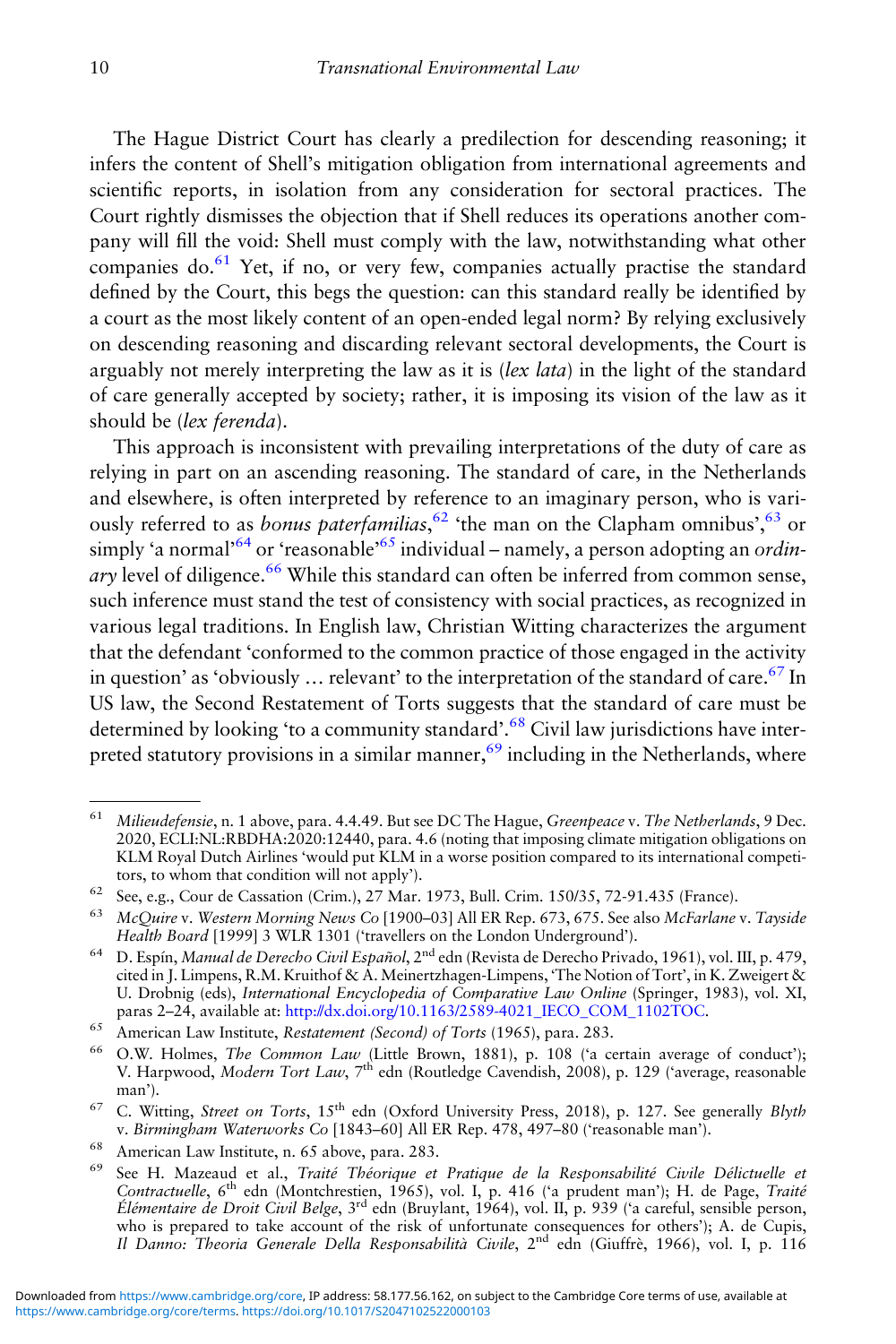the concept of 'proper social conduct' in Article 6:162(2) BW has been understood as pointing to the standard that 'a reasonably acting person' would follow in the same situation.<sup>70</sup> To interpret the standard of care, 'it is necessary to compare the motorist with other motorists, the sportsman with other sportsmen, the doctor with other doctors, the solicitor with other solicitors<sup>71</sup> - and, presumably, Shell with other oil-and-gas companies.

As such, the standard of care applicable to Shell depends not only on the content of international agreements and scientific reports about what ought to be done against climate change, but also on what could be expected from an average or reasonable company – the Clapham petrol station (or the multinational behind it). The conduct of such companies is the result of complex decision-making processes that courts cannot merely surmise. Rather, a good way of determining what may be expected from an average company would be to observe the common practices of similar companies. Accordingly, the case at issue could not be decided on reasonable bases without a review, albeit of a summary nature, of what other oil-and-gas corporations are doing (or not doing) with regard to climate change mitigation. In particular, the court would need to discuss the development of transnational initiatives aimed at reducing  $CO<sub>2</sub>$  emissions in oil-and-gas production – for instance, by reducing flaring<sup>72</sup> and methane leaks<sup>73</sup> – and to identify good practices from other companies.<sup>74</sup> Admittedly, ascending reasoning would not define a particularly clear-cut standard, and certainly not a very ambitious one. Many initiatives may be empty promises or instances where business interests overlap with mitigation action; these initiatives fall short of what would be necessary to achieve the  $1.5-2$ °C targets.<sup>75</sup>

Closer scrutiny may suggest discrepancies in tort law between references to an 'average man' and to a more 'prudent' or 'careful man'.<sup>76</sup> These discrepancies reflect the

<sup>72</sup> See World Bank, 'Zero Routine Flaring by 2030', available at: [http://www.worldbank.org/en/programs/](http://www.worldbank.org/en/programs/zero-routine-flaring-by-2030) zero-routine-fl[aring-by-2030.](http://www.worldbank.org/en/programs/zero-routine-flaring-by-2030)

<sup>(</sup>'individuals anxious to avoid mischievous results'); Y. Bu, Chinese Civil Law (Hart, 2013), p. 127 ('a reasonably prudent member of the relevant social group in the same situation'); see also Espín, n. 64 above, vol. III, p. 479.

<sup>70</sup> W.H. van Boom, 'Fault under Dutch Law', in P. Widmer & C. Kissling (eds), Unification of Tort Law: Fault (Kluwer, 2005), pp. 167–78, at 173. See also I. Samoy, C. Borucki & A. Keirse, 'The Role of Belgian and Dutch Tort Law in the Legal Battle against Damage as a Result of Smoking Behaviour' (2019) 15(3) Utrecht Law Review, pp. 78–98, at 84 ('a normal, reasonably prudent and forethoughtful person placed in the same circumstances as the wrongdoer').

<sup>71</sup> Limpens, Kruithof & Meinertzhagen-Limpens, n. 64 above, p. 25. See also F. Viney, Le Bon Père de Famille et le Plerumque Fit: Contribution à l'Étude de la Distinction des Standards Normatifs et Descriptifs (PhD thesis, University Paris 1 (France), defended on 12 Nov. 2013).

<sup>73</sup> IEA, 'Driving Down Methane Leaks from the Oil and Gas Industry: A Regulatory Roadmap and Toolkit', Jan. 2021, available at: [https://www.iea.org/reports/driving-down-methane-leaks-from-the-oil-and-gas](https://www.iea.org/reports/driving-down-methane-leaks-from-the-oil-and-gas-industry)[industry.](https://www.iea.org/reports/driving-down-methane-leaks-from-the-oil-and-gas-industry)

 $^{74}$  See references at n. 29 above.

<sup>75</sup> See Oil Change International, 'Big Oil Reality Check: Assessing Oil and Gas Company Climate Plans', Sept. 2020, available at: <http://priceofoil.org/2020/09/23/big-oil-reality-check>; Carbon Tracker, '2 Degrees of Separation: Transition Risk for Oil and Gas in a Low Carbon World, 21 June 2017, available at: [https://carbontransfer.wpengine.com/wp-content/uploads/2018/09/PRi-meth-paper-designed-8.](https://carbontransfer.wpengine.com/wp-content/uploads/2018/09/PRi-meth-paper-designed-8.pdf) [pdf](https://carbontransfer.wpengine.com/wp-content/uploads/2018/09/PRi-meth-paper-designed-8.pdf).

<sup>76</sup> N. 64 above.